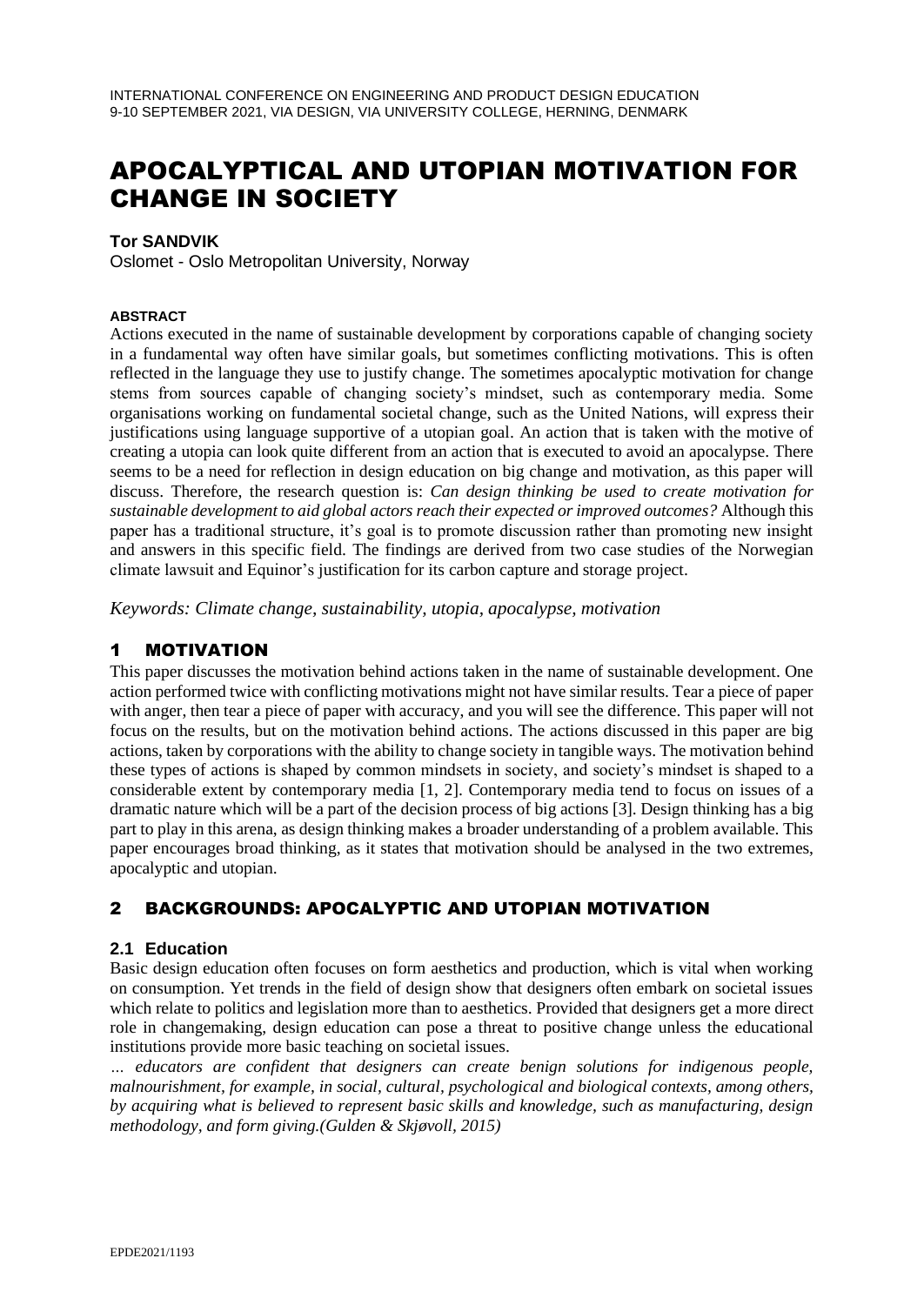## **2.2 Reasoning**

An action is a derivative of reasoning, and reasoning is categorized in two main ways: normative and motivating. When speaking of normative reasoning the focus is on whether a reason is good or not according to norms. The term motivating reason simply issues a reminder that the focus is on matters of motivation.

#### **2.3 Apocalyptic motivation**

Many scholars see apocalyptic films not only as a symptom, but also as a constitutive of existential angst. This anxiety is often a driving force in the justification of certain projects [3]. The apocalyptical narrative is strengthened not only in film, but also in the news media landscape. Evolutionary psychology tells us this is a natural phenomenon [4]. But does this also affect the minds of those creating societal change? What consequences does this yield?

Eco-anxiety is a consequence of our beneficial relationship with nature, combined with nature deteriorating, resulting in a sort of eco-grief [5]. Existential threats should incite anxiety, it is an evolutionary trait in humans that aids our survival.

The task of fixing the problem of climate change on an individual level might be too big of a task, and therefore an irrational fear that is undeserved to the individual [5]. This global threat is too big of a problem for an individual to fix and has negative mental health consequences on the individual.

## **2.4 Critical utopian action research**

Critical utopian action research (CUAR) is a research method whereby researchers participate in the process of contemplating futures in a research project, typically a workshop. The group enters a space of imagination, where they form a utopian scenario in their chosen topic. Their task is then to leave this space to reify their utopia.

*The Future-Creating Workshop has three phases: (1) a critique phase, where participants express their concerns about the existing system through a brainstorming session; (2) the utopia phase, in which participants express their dreams through a second brainstorming session followed by periods of group work where utopian ideas are developed by focusing specifically on dreams and wishes and putting a pause on reality; and (3) the realization phase, which is a twofold process in which the utopia groups first continue to develop the utopian ideas and then the work towards the realization of the different plans begins. [6]*

CUAR is the counterpart of change motivated by avoiding apocalypse and is therefore a relevant tool to use in this context.

## **2.5 System thinking**

The problem of climate change is a systemic issue, and the system of society is a contributor of climate change [7]. The societal system is driven by strong flows: political order, self-interest, the rule of law, the state [8]. The foresight landscape is equipped to consider what the system might look like in the future. System thinking will also have a part to play in the process. Effective system thinking will be a big advantage in the problem locating process [7].

## **3** METHODS: CASE STUDY

This paper analyses two cases of action and their motivation, based on the language used in their justifications. The purpose of this is to laterally understand two different actions and compare them. The cases include different sustainability-driven actions taken by Equinor, the United Nations, and nongovernmental organizations. The information saturating this paper was collected through analyses of documents and websites.

## 4 RESULTS

#### **4.1 Case study 1: Carbon capture and storage**

'[Carbon capture and storage] CCS is one of the measures that the UN Intergovernmental Panel on Climate Change recommends keeping global warming to 1.5 degrees Celsius. The International Energy Agency states that we will need to store billions of tonnes of  $CO<sub>2</sub>$  every year if we are to reduce global warming.' [9]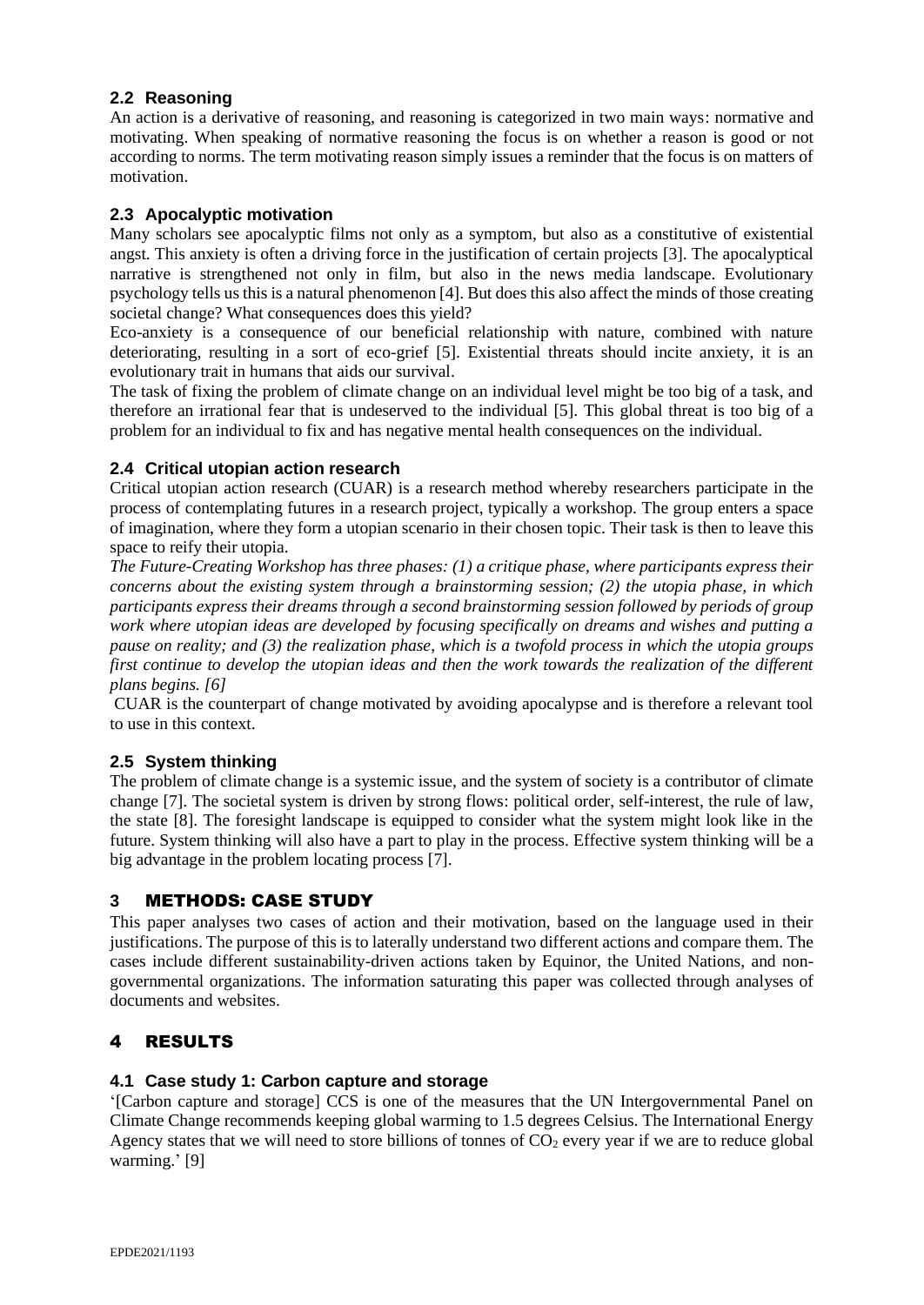This is Equinor's justification to why they want to implement carbon capture as part of their portfolio. They justify their decision by saying that the International Energy Agency encourages carbon storage in order to reduce global warming. The language hints towards an apocalyptic motivation. Equinor is capturing carbon so that a situation which will lead to the consequences of climate change does not happen. This action is happening due to apocalyptic fear. Fear of internal economic decline may also be an incentive for an action such as this.

The company might face sanctions or consequences for its reputation if it does not confine itself to the Paris Agreement restrictions. Equinor is a company that deals with the substance that is contributing the most to greenhouse gas emissions, which is an activity that is regulated by the Paris Agreement [10].

The motivation for CCS lies on different levels, but when observing Equinor's wording, it looks like they are doing this for sustainable development. But we can also observe the government and the United Nations very directly affecting the possible behaviour which corporations such as Equinor can engage in with regard to sustainability. One of the UN's main priorities is to improve people's well-being [10]. The UN has imposed CCS on Equinor through the Paris Agreement, which was organized to improve people's well-being. In this sense, the motivation behind carbon storage is utopian from the UN's perspective. On the contrary, the language used by Equinor signifies apocalyptic motivation. The different mindsets here can contribute to an unclear goal. Literature on project leadership says that all parts of a project need to see the goal and their own motivation with the same eyes [11].

#### **4.2 Case study 2: The climate lawsuit**

Non-governmental organisations have decided to sue the government of Norway because they think the government is undermining the constitution by giving permission to extract oil from the lithosphere [13].

The climate lawsuit is another example of a solution grounded in apocalyptic motivation. The NGOs are concerned that the government's decision to grant oil drilling licenses will hinder the UN's goal of not exceeding a global average temperature of 1.5 degrees Celsius. Again, the motivation is to stop development that might lead to an apocalyptic world.

The case of the climate lawsuit is similar to the case of CCS, which is an action taken to reduce the level of greenhouse gas emissions. While the climate lawsuit has the same goal, the motivation is causally related to the existential threat of the oil industry and its emissions.

The climate lawsuit is an agent, in this case multiple NGOs and a legal team, trying to hinder another agent in its negative contribution to the greenhouse gas economy. This action is clearly motivated by the fear of an apocalyptic future.

The justification for the lawsuit is that the government is undermining Norway's constitution by handing out licenses to extract oil in the Arctic Ocean. The specific article they are referring to is Article 112 if the Norwegian constitution, which states that everybody has the right to a liveable climate. The agent suing the government states that the amount of oil discovered, if used, is greater than society can consume if we want to uphold the Paris Agreement's goal of not exceeding a global average temperature of 1.5 degrees. The constitution is not upheld because handing out superfluous licenses contradicts Article 112 by contributing to exceeding a global average temperature of 1.5 degrees.

The action of filing a lawsuit against the Norwegian government seems to be grounded in a fear of an apocalyptic future. The action is made possible by the intention of the constitution's Article 112, the wording of which seems to be founded on a utopian motivation. The Article reads as follows:

*Every person has the right to an environment that is conducive to health and to a natural environment whose productivity and diversity are maintained. Natural resources shall be managed based on comprehensive long-term considerations which will safeguard this right for future generations as well. To safeguard their right in accordance with the foregoing paragraph, citizens are entitled to information on the state of the natural environment and on the effects of any encroachment on nature that is planned or carried out.*

*The authorities of the state shall take measures for the implementation of these principles.* [2]

The constitution's Article 112 states very clearly in its first paragraph that it exists to ensure the right of maintaining a natural, productive and diverse environment. The agent suing the government has apocalyptic motivation for the lawsuit. This suggests that the agent has a certain misunderstanding of what the constitution is intended for. The agent is pursuing an anti-apocalyptical goal which is rooted in apocalyptical motivation, but part of their reasoning is an action with utopian intentions.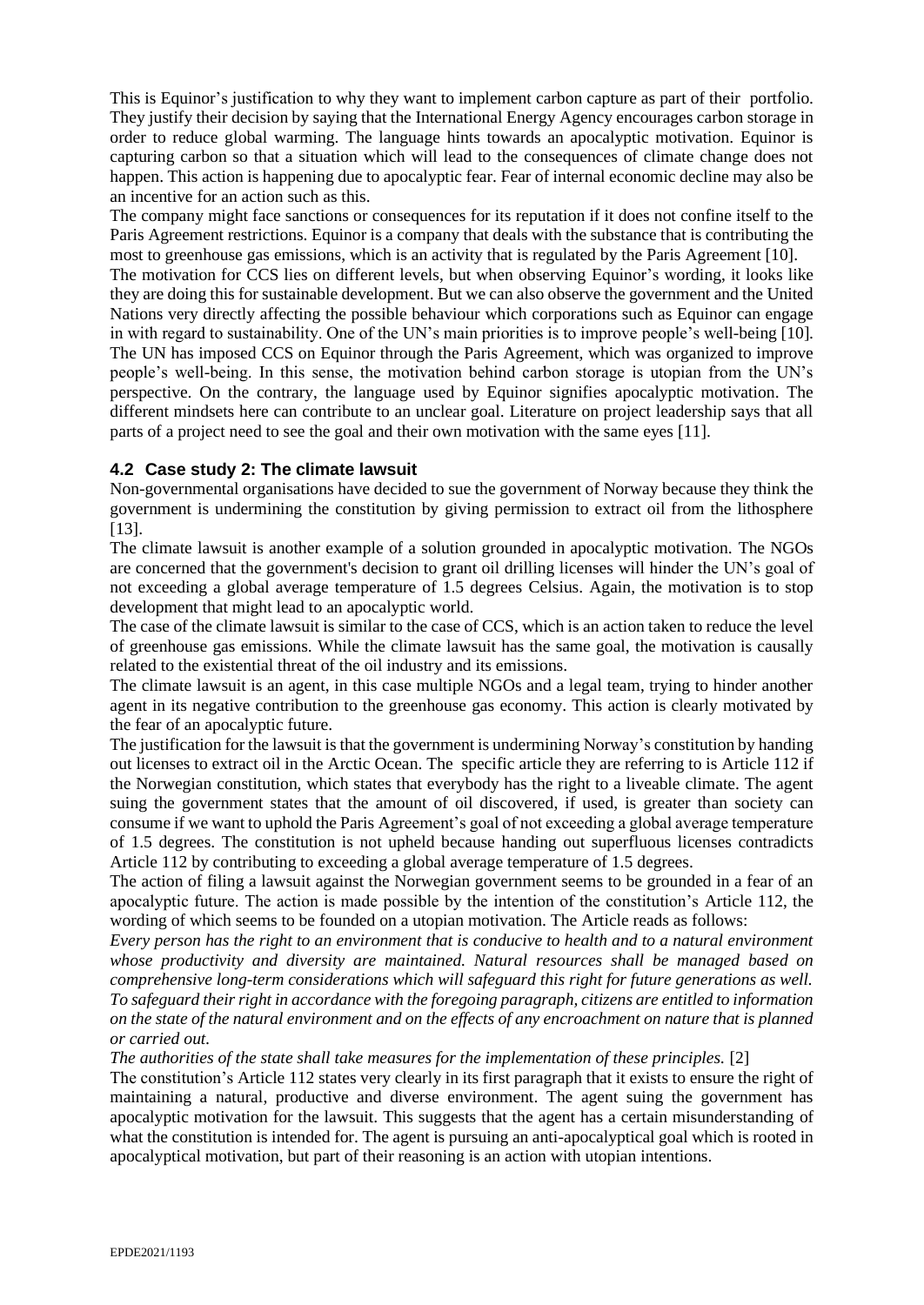## **5** DISCUSSIONS OF THE FINDINGS

This project has examined the presence of apocalyptic or utopian motivation in different environmental actions. The aim of the paper is to enhance the understanding of justifications regarding action with consequences to society.

The paper strengthens the hypothesis that justifying a project with utopian motivation might yield positive outcomes, but there is no guarantee for this. Such is also the case for apocalyptically inspired cases. Being mindful of these concepts can steer projects in more prosperous directions. When deciding what projects are important or whether a company should go through with it, the results in themselves might be good motivation, but the effect of the project can be defined before the project starts. If a project aims to better the world, the underlying motivation may steer the project towards failure [3].

# 6 CONCLUSIONS

I have tried to understand motivation as a duality, on either end of the spectrum of positive and negative, both anchor points of change which can yield results both good and bad. The mindfulness and clarity of the base motivation of any change is something I advise considering when in the planning phase of any project. Starting a project by defining motivation might cause the execution of the project to grow into something infinitely different than a project where motivation was not considered. What would Equinor's reaction to the Paris Agreement be if they too sought to improve the well-being of people? CCS is an action that is meant to secure well-being, it is not meant to improve wellbeing, as the Paris Agreement is.

The findings of this paper suggest that designers and changemakers can benefit from thinking in both an apocalyptic and a utopian manner when deciding the goal of a project. The project's goal can be put into the extreme scenarios. Does the project aim to better the world, or to protect it? Both are possible motivations for the same project. but choosing a direction can be beneficial to the participants of a project. We want to protect children in a kindergarten, so we build a fence around it. We do not want to worry about children, so we build a fence around this kindergarten. The difference in motivation may affect the result aesthetically, ethically, practically, and in many other ways. The UN tackles the problem of sustainable development by wanting to make positive change and securing well-being, and Equinor has the same problem, but they want to store carbon so that the temperature does not rise. Comparing problems, solutions and motivation is not easy, not always in good faith, but it can contribute to better solutions when making change. Differentiating between 'bettering the world' and 'not worsening the world' can be a key turning point in any project.

An action which is made possible and carried out by different agents, where one or some agents have apocalyptic reasons for inciting that action, and the other(s) have utopian reasons for carrying out that action, might benefit our environment in similar respects, but the outcome the different parties seek might not end up as intended.

#### **REFERENCES**

- [1] Bandes S. A. Fear Factor: The Role of Media in Covering and Shaping the Death Penalty. Ohio State Journal of Criminal Law. 2004; Vol. 1: p. 585, 2004.
- [2] The Constitution of the Kingdom of Norway. 2020 [Available[:](https://lovdata.no/dokument/NLE/lov/1814-05-17) [https://lovdata.no/dokument/NLE/lov/1814-05-17.](https://lovdata.no/dokument/NLE/lov/1814-05-17)
- [3] Gulden T. and Skjøvoll V. (2015). *RULES AND COMPLEX THINKING IN DESIGN EDUCATION*. In *International Conference on Engineering and product Design, E&PDE'15*
- [4] Harper E. T. Ecological Gentrification in Response to Apocalyptic Narratives of Climate Change: The Production of an Immuno-political Fantasy. *International Journal of Urban and Regional Research*. 2020; 44:55-71.
- [5] Marano H. E. Our Brain's Negative Bias. Psychology Today, 2003 [updated 2019. Available[:](https://www.psychologytoday.com/us/articles/200306/our-brains-negative-bias) [https://www.psychologytoday.com/us/articles/200306/our-brains-negative-bias.](https://www.psychologytoday.com/us/articles/200306/our-brains-negative-bias)
- [6] Usher K., Durkin J., and Bhullar N. Eco-anxiety: How thinking about climate change‐related environmental decline is affecting our mental health. *International Journal of Mental Health Nursing*. 2019; 28:1233-4.
- [7] Tofteng D. and Husted, M. Critical utopian action research. *The SAGE Encyclopaedia of Action Research*. 2014:231-2.
- [8] Meadows D. Dana (Donella) Meadows Lecture: Sustainable Systems. Jennifer Lynn; 2013.
- [9] Fukuyama F. *The Origins of Political Order*. Farrar, Straus and Giroux; 2011.